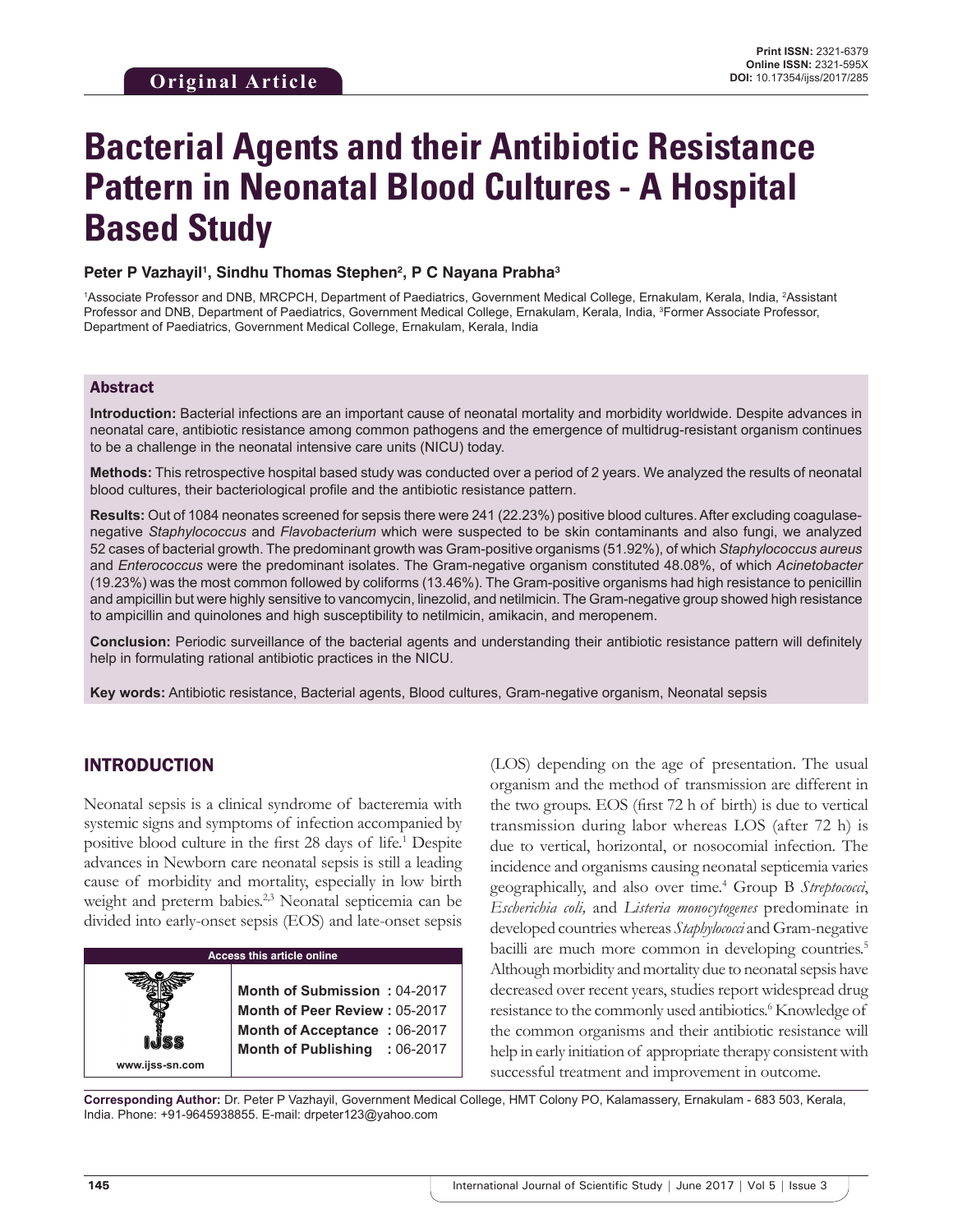This study was conducted to determine the common bacterial pathogens, and their antibiotic resistance pattern from blood cultures of neonates admitted for sepsis at neonatal intensive care unit (NICU), Government Medical College, Ernakulum, Kerala.

#### MATERIALS AND METHODS

This is a descriptive study conducted in the NICU of Government Medical College Ernakulam over a period of 2 years (January 2014 - December 2015). We retrospectively evaluated the case records of babies whose blood cultures were taken as part of screening for both early and late onset neonatal sepsis during the study period.

Blood samples collected from babies at risk for sepsis on the basis of maternal fever, maternal urinary tract infection, prolonged rupture of membranes more than 24 h, foul smelling liquor, or babies with symptoms of lethargy, poor feeding, tachypnea, abdominal distention, feed intolerance, tachycardia, hypothermia, apnea, and seizures suggestive of sepsis were included in the study. Neonates with gross congenital anomalies and those who received antibiotics before taking blood culture were excluded from the study.

Blood cultures were drawn under strict aseptic precaution before starting antibiotics. 2 ml of blood was inoculated in 20 ml of brain heart infusion broth. This was further incubated for the next 7 days at 37°C. Subcultures were done on blood agar and MacConkey's agar after assessing whether the broth was clear or turbid. If it was turbid, then it was subcultured immediately and if it remains clear, sub cultured after 48 h. If there is no growth, further incubated for next 7 days and sub cultured on the 7<sup>th</sup> day. If there was no bacterial growth after 7 days of incubation, the culture was reported to be negative.<sup>7</sup> If growth was present, organisms were identified on the basis of colony morphology and standard biochemical tests as per standard lab protocol.<sup>7</sup>

The sensitivity of bacteria to different antibiotics including ampicillin, amikacin, gentamicin, cefalotin, levofloxacin, meropenem, vancomycin, and clindamycin was investigated according to the standard disk diffusion (Kirby-Bauer) method recommended by Clinical and Laboratory Standards Institute.8 The demographic data, blood culture reports, bacterial isolates and their antibiotic resistance pattern were obtained from the unit register and neonatal case records. Data were analyzed using Statistical Package for Social Sciences version 16 software.

#### RESULTS

There were 241 (22.23%) positive blood cultures (Table 1) out of 1084 neonates screened for neonatal sepsis. Growth of Coagulase-negative *Staphylococci* (184 cases), other possible skin contaminants which included *Flavobacterium* (3 cases) and fungi (2 cases) were excluded. The remaining 52 cases of neonatal sepsis with bacterial growth were evaluated further for antibiotic resistance pattern (Table 2). Out of 1084 neonates included in the study, male (628) to female (456) ratio was 1.38:1 and term (604) to preterm (480) ratio was 1.26:1.

The predominant growth was Gram-positive organisms (51.92%), of which *Staphylococcal aureus* and *Enterococcus* (15.38%) were the predominant isolates followed by *Corynebacterium* (11.54%) and *Streptococcus viridans* (9.61%).

Of the Gram-negative group, *Acinetobacter* (19.23%) was the most common followed by coliforms (13.46%). The other Gram-negative isolates included *Pseudomonas* (7.69%), *Klebsiella* (5.77%), and *Neisseria* (1.92%).

In the Gram-positive group, complete sensitivity was seen to linezolid, netilmicin and teicoplanin (100%) followed by vancomycin (93.33%) and gentamicin (56.52%) while complete resistance was observed to penicillin and ampicillin. *S. aureus* showed 100 % resistance to penicillin and 100% sensitivity to netilmicin while *Enterococci* showed 100% resistance to cephalosporins and ampicillin. Complete susceptibility to linezolid was seen in both organisms (Figure 1).

In the Gram-negative group, high resistance was noted to ampicillin (95%) followed by oxacillin (76.19%) and piperacillin (71.43%). High sensitivity was noted to meropenem (88.24%) followed by netilmicin (77.78%). *Acinetobacter* which was the predominant isolate showed high sensitivity to gentamicin (80%) followed by

| <b>Blood culture</b>            | $n$ (%)     |
|---------------------------------|-------------|
| Total samples                   | 1084        |
| Positive culture                | 241 (22.23) |
| CONS                            | 184         |
| Bacterial growth excluding CONS | 52 (100)    |
| Acinetobacter                   | 10 (19.23)  |
| Coliform                        | 7(13.46)    |
| Corynebacterium                 | 6(11.54)    |
| Enterococcus (Strep D)          | 8(15.3)     |
| Streptococcal viridans          | 5(9.62)     |
| Klebsiella                      | 3(5.77)     |
| Neisseria                       | 1(1.92)     |
| Pseudomonas                     | 4(7.69)     |
| Staphylococcus aureus           | 8 (15.38)   |

CONS: Coagulase‑negative *Staphylococcus*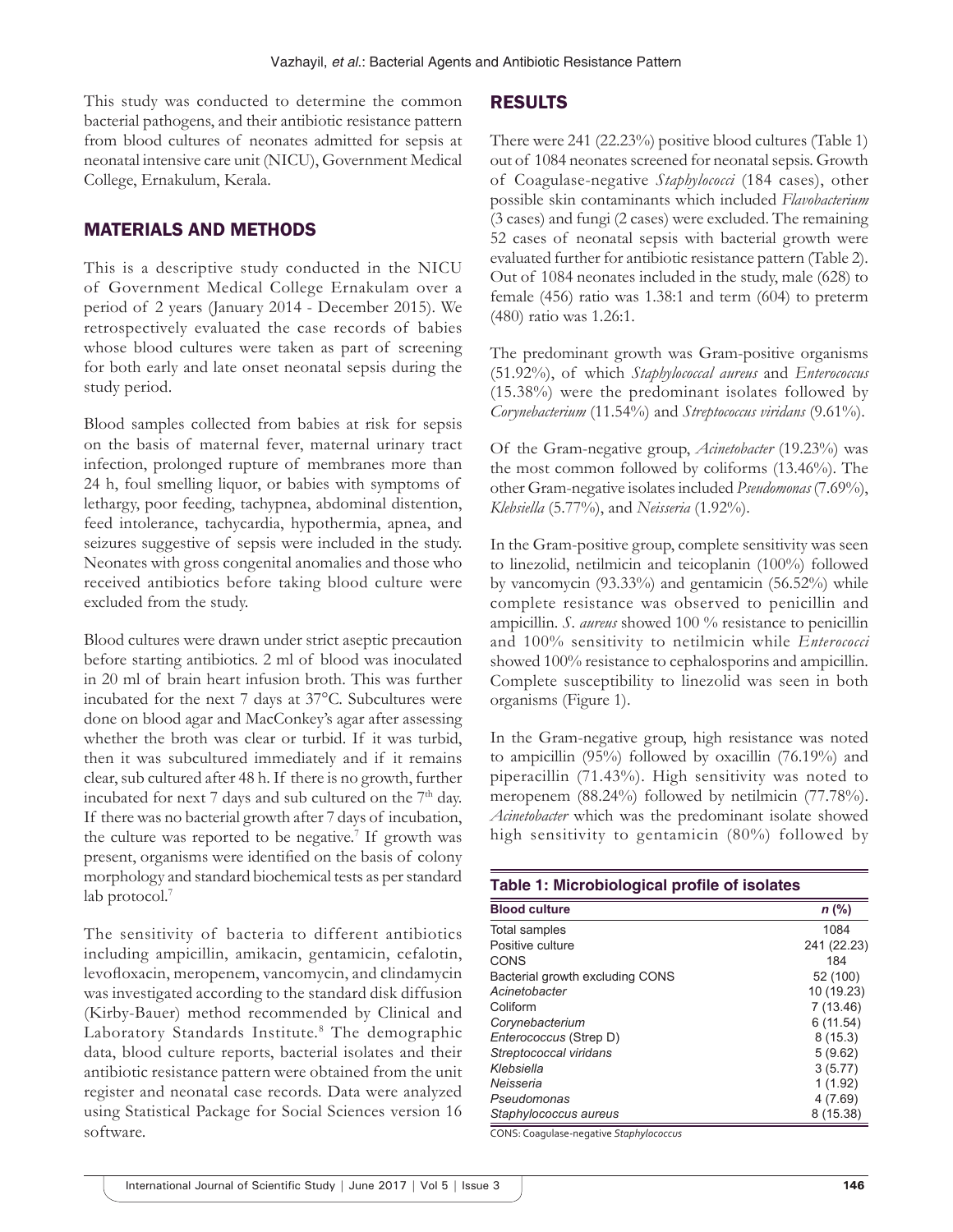| <b>Antibiotic</b> | <b>Gram-positive resistance</b> | <b>Gram-positive sensitive</b> | <b>Gram-negative resistance</b> | <b>Gram-negative sensitive</b> |
|-------------------|---------------------------------|--------------------------------|---------------------------------|--------------------------------|
| Penicillin        | 27 (100)                        |                                | $NT^*$                          | <b>NT</b>                      |
| Gentamicin        | 10 (43.48)                      | 13 (56.52)                     | 11(44)                          | 14 (56)                        |
| Linezolid         |                                 | 21(100)                        | NT                              | NT                             |
| <b>Netilmicin</b> |                                 | 8(100)                         | 4(22.22)                        | 14 (77.78)                     |
| Vancomycin        | 1(6.67)                         | 14 (93.33)                     | NT                              | NT                             |
| Cefalotin         | 14 (77.78)                      | 4(22.22)                       | 16 (64)                         | 9(36)                          |
| Oxacillin         | 6(42.86)                        | 8(57.14)                       | 16 (76.1)                       | 5(23.81)                       |
| Teicoplanin       | 0                               | 8(100)                         | ΝT                              | <b>NT</b>                      |
| Levofloxacin      | NT                              | NT                             | 8 (36.36)                       | 14 (63.64)                     |
| Meropenem         | NT                              | NT                             | 2(11.76)                        | 15 (88.24)                     |
| Piperacillin      | NT                              | NT                             | 5(71.43)                        | 2(28.57)                       |
| Ampicillin        | 27 (100)                        | 0                              | 19 (95)                         | 1(5)                           |
| Amikacin          | NT                              | NT                             | 11(44)                          | 14 (56)                        |
| Clindamycin       | 12(57.14)                       | 9(42.86)                       | <b>NT</b>                       | NT                             |

\*NT: Not tested

cefoperazone (70%) and complete resistance to ampicillin followed by amikacin (50%). *Pseudomonas* showed high resistance to ceftazidime (75%) and piperacillin (75%) and complete sensitivity to netilmicin and amikacin. *Klebsiella* showed 100% resistance to piperacillin, gentamicin and amikacin and 67% sensitivity to meropenem and netilmicin. Sensitivity of coliforms to meropenem and amikacin was 100% and 71.42%, respectively (Figure 2).

All Gram-positive organisms showed high resistance to ampicillin, penicillin, and high sensitivity to vancomycin, linezolid, and netilmicin. Gram-negative organisms had high resistance to ampicillin, piperacillin, and quinolones and were highly sensitive to amikacin, netilmicin, and meropenem.

## **DISCUSSION**

In this study Gram-positive organisms (51.92%) dominated over Gram-negative organisms (48.08%) which correlated with various other studies.<sup>9-11</sup> However, some studies have found the frequency of isolation of Gram-negative organism more than Gram-positive organisms.12-14

*Acinetobacter* was the predominant organism isolated in our study (19.23%). It is important to highlight the fact that over the recent years *Acinetobacter* has been isolated as an important pathogen in neonatal sepsis. Incidence of *Acinetobacter* reported by Shete *et al*. from India and Shamsul *et al*. from Nepal was 10.8% and 9.5%, respectively15,16 whereas Jarousha *et al*. from Iran reported the incidence to be 6.9%.17 Increasing rates of *Acinetobacter* infections may be due to lapses in infection control and prolonged hospitalizations in preterm infants.18 *S. aureus* and *Enterococcus* were also significant organisms in our study (15.38%). This pattern slightly differed from the findings from various other studies where *Klebsiella* and



**Figure 1: The antibiotic resistance pattern (%) of Gram positive bacteria**



**Figure 2: The antibiotic resistance pattern (%) of Gram negative bacteria**

*S. aureus* were the predominant organisms.<sup>19-21</sup> Recent data from Pakistan and India reveals that *S. aureus*, *Klebsiella,*  and *E. coli* are the usual organisms in neonatal units, with high incidence of multi-drug resistance.<sup>22,23</sup> *Enterococcus* is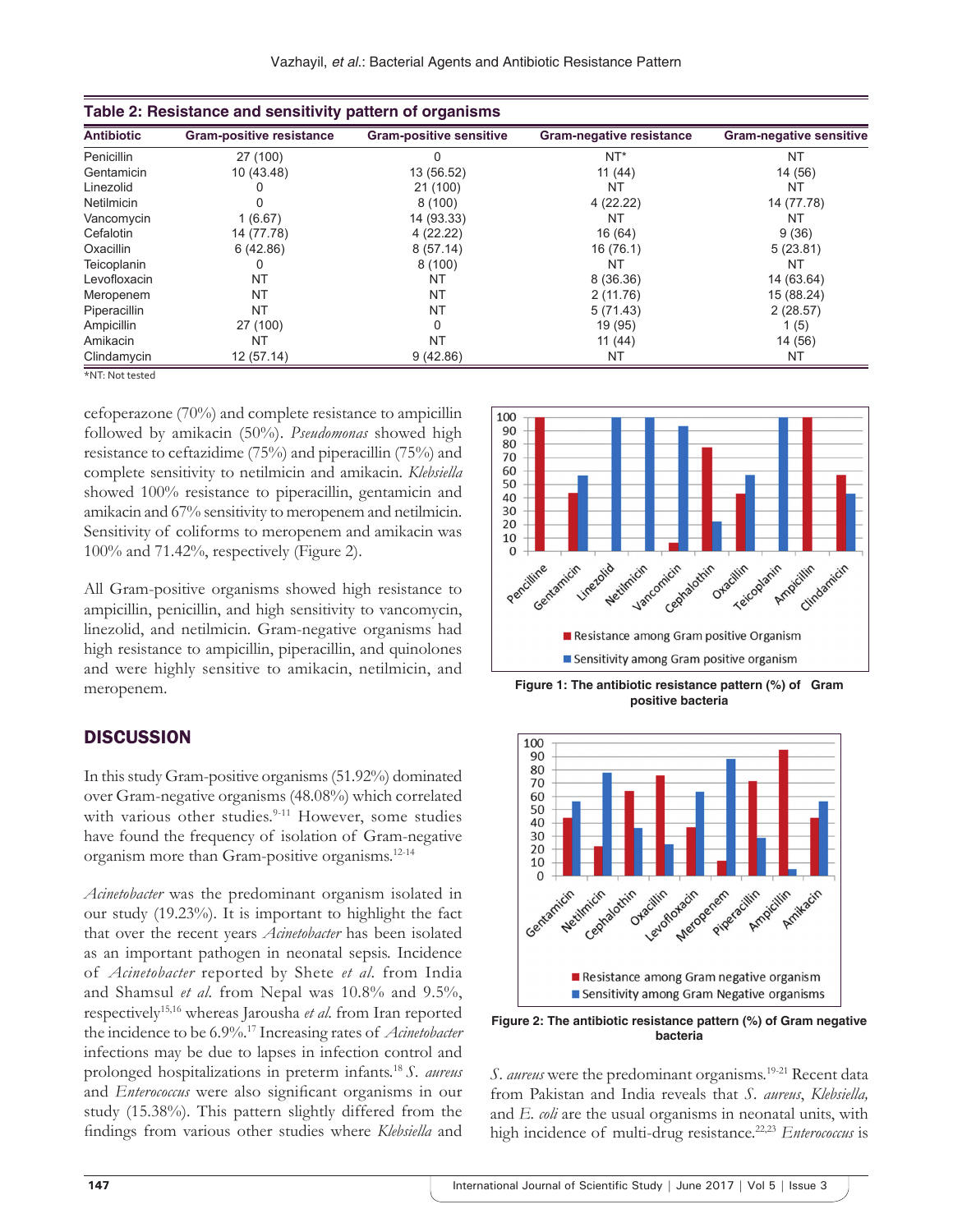also another pathogen in serious nosocomial infection in newborns. The incidence of the organisms causing sepsis has increased three folds over the recent years.<sup>24</sup>

In our study, *Acinetobacter* species was completely resistant to ampicillin (100%). They were more sensitive to gentamicin and cefoperazone (70%). Najeeb *et al*. <sup>25</sup> and Jeyamurugan *et al*. <sup>19</sup> also described high resistance of these bacteria against ampicillin and commonly used antibiotics. Multidrug-resistant *Acinetobacter* is also of growing concern in neonatal sepsis.26 Among other Gram-negative isolates which included coliforms, *Klebsiella,* and *Pseudomonas* the best sensitivity was observed to meropenem (92.85%) and netilmicin (78.57%). Sensitivity to amikacin and gentamicin were almost similar (55.5%) and (64%). High resistance was noted to ampicillin (88.8%). The findings were similar to a study conducted by El-Din *et al*. 27 from Egypt where they observed high sensitivity to meropenem and quinolones, intermediary resistance to gentamicin and amikacin and complete resistance to ampicillin.

In the Gram-positive group, complete sensitivity was seen to linezolid, netilmicin, and teicoplanin (100%) followed by vancomycin (93.33%) and gentamicin (56.52%) while complete resistance was observed to penicillin and ampicillin. This pattern of resistance was similar to studies conducted in Nepal,<sup>15</sup> Gujarat,<sup>28</sup> and Kanpur.<sup>29</sup> In our study, *Staphylococcus* was completely sensitive to vancomycin though methicillin resistance was noted in 25%.

## **CONCLUSION**

This study identified *Acinetobacter*, *S. aureus*, and *Enterococcus* and coliforms as the predominant causative agents of neonatal sepsis in our unit, of which the emergence of *Acinetobacter* is of concern. The alarmingly high resistance pattern to penicillin which is used as first-line antibiotic in our unit should be seriously considered when formulating antibiotic policy for empirical therapy. Various antibiotic combinations and the usage of newer antibiotics should also be judicious. Strict infection control measures in the NICU still stands the best along with constant monitoring and surveillance of neonatal bloodstream infection to avoid the emergence of multidrug-resistant organisms.

Limitations of our study include its retrospective nature, and similar set of antibiotics were not tested always for sensitivity of organisms.

# ACKNOWLEDGMENT

We acknowledge the efforts of our staff in NICU and Microbiology Department in conducting this study.

## REFERENCES

- 1. Edwards MS. Postnatal infections. In: Martins F, editor. Neonatal-Perinatal Medicine. 8th ed. Philadelphia, PA: Mosby Elsevier; 2006. p. 793-804.
- 2. Bang AT, Bang RA, Baitule SB, Reddy MH, Deshmukh MD. Effect of home-based neonatal care and management of sepsis on neonatal mortality: Field trial in rural India. Lancet 1999;354:1955-61.
- 3. Bizzarro MJ, Raskind C, Baltimore RS, Gallagher PG. Seventy-five years of neonatal sepsis at Yale: 1928-2003. Pediatrics 2005;116:595-602.
- 4. Désinor OY, Silva JL, Ménos MJ. Neonatal sepsis and meningitis in Haiti. J Trop Pediatr 2004;50:48-50.
- 5. Palazzi D, Klein J, Baker C. Bacterial sepsis and meningitis. In: Remington JS, Klein J, editors. Infectious Disease of the Fetus and Newborn Infants. 6th ed. Philadelphia, PA: Elsevier Saunders; 2006. p. 247-95.
- 6. Khatua SP, Das AK, Chatterjee BD, Khatua S, Ghose B, Saha A. Neonatal septicemia. Indian J Pediatr 1986;53:509-14.
- 7. Cheesbrough M. District Laboratory Practice in Tropical Countries. Cambridge: University Press; 2006. p. 130-328.
- 8. Clinical and Laboratory Standards Institute. Performance and standards for antimicrobial susceptibility testing 25<sup>th</sup> informational supplement. CLSI Document 19, M100-S25. Wayne, PA: Clinical and Laboratory Standards Institute; 2015. p. 64-71, 146-56.
- 9. Begum M, Hassan M, Haque ZS, Jahan N, Chowdhury K, Rob AW. Study of bacteriological pathogen causing neonatal sepsis at NICU in Ad-din medical college hospital. North Int Med Coll J 2013;5:297-300.
- 10. Robillard PY, Nabeth P, Hulsey TC, Sergent MP, Périanin J, Janky E. Neonatal bacterial septicemia in a tropical area. Four-year experience in Guadeloupe (French West Indies). Acta Paediatr 1993;82:687-9.
- 11. Hyde TB, Hilger TM, Reingold A, Farley MM, O'Brien KL, Schuchat A. Trends in incidence and antimicrobial resistance of early-onset sepsis: Population-based surveillance in San Francisco and Atlanta. Pediatrics 2002;110:690-5.
- 12. Movahedian AH, Moniri R, Mosayebi Z. Bacterial culture of neonatal sepsis. Iran J Publ Health 2006;35:84-9.
- 13. Aftab R, Iqbal I. Bacteriological agents of neonatal sepsis in NICU at Nishtar hospital multan. J Coll Physicians Surg Pak 2006;16:216-9.
- 14. Ahmed AS, Chowdhury MA, Hoque M, Darmstadt GL. Clinical and bacteriological profile of neonatal septicemia in a tertiary level pediatric hospital in Bangladesh. Indian Pediatr 2002;39:1034-9.
- 15. Shete VB, Ghadage DP, Muley VA, Bhore AV. Acinetobacter septicemia in neonates admitted to intensive care units. J Lab Physicians 2009;1:73-6.
- 16. Shamsul A, Hariprasad N, Rajendra G. Neonatal septicemia in Nepal: Earlyonset versus late-onset. Int J Pediatr 2015;2015: Article ID: 379806, 6.
- 17. Jarousha AA, El-Qouqa IA, Jadba AE, Al-Afifi AS. Acinetobacter baumannii infection in the neonatal intensive care unit. Iran J Publ Health 2008;37:107-12.
- von Dolinger de Brito D, Oliveira EJ, Abdallah VO, da Costa Darini AL, Filho PP. An outbreak of *Acinetobacter baumannii* septicemia in a neonatal intensive care unit of a university hospital in Brazil. Braz J Infect Dis 2005;9:301-9.
- 19. Jeyamurugan T, Ragulganesh R, Sucilathangam G, Ashihabegum MA, Velvizhi G, Palaniappan N. *Acinetobacter* spp.: An emerging pathogen in neonatal septicaemia. J Clin Diagn Res 2012;6:805-6.
- 20. Shehab El-Din EM, El-Sokkary MM, Bassiouny MR, Hassan R. Epidemiology of neonatal sepsis and implicated pathogens: A study from Egypt. Biomed Res Int 2015;2015:509484.
- 21. Karthikeyan G, Premkumar K. Neonatal sepsis: *Staphylococcus aureus* as the predominant pathogen. Indian J Pediatr 2001;68:715-7.
- 22. Rahman S, Hameed A, Roghani MT, Ullah Z. Multidrug resistant neonatal sepsis in Peshawar, Pakistan. Arch Dis Child Fetal Neonatal Ed 2002;87:F52-4.
- 23. Kumhar GD, Ramachandran VG, Gupta P. Bacteriological analysis of bloodculture isolates from neonates in a Tertiary Care hospital in India. J Health Popul Nutr 2002;20:343-7.
- 24. Dobson SR, Baker CJ. Enterococcal sepsis in neonates: Features by age at onset and occurrence of focal infection. Pediatrics 1990;85:165-71.
- 25. Najeeb S, Gillani S, Rizvi SK, Ullah R, Rehman A. Causative bacteria and antibiotic resistance in neonatal sepsis. J Ayub Med Coll Abbottabad 2012;24:131-4.